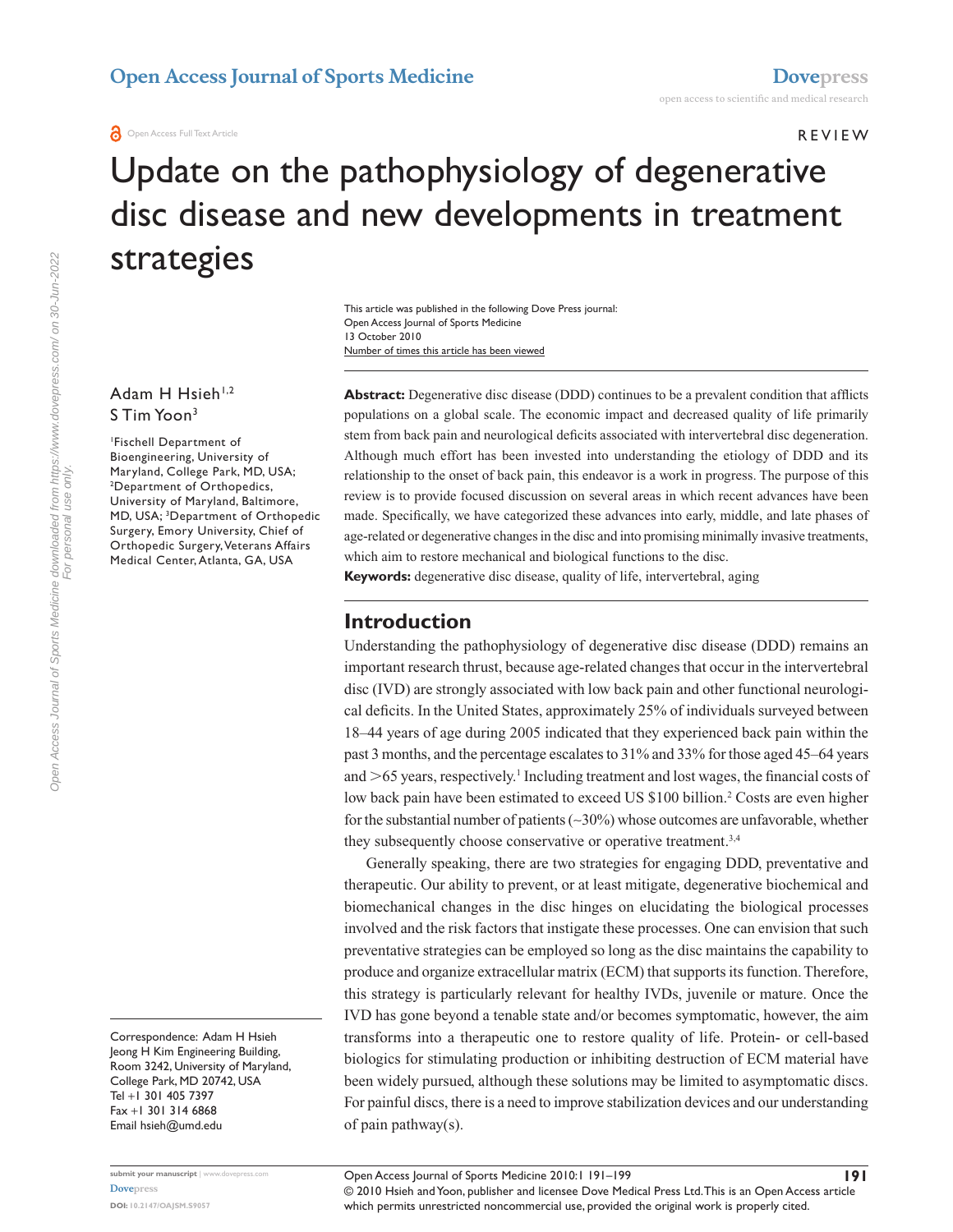With these goals in mind, the objective of this review is to provide a synopsis of recent research findings and place them in the context of the pathophysiology of DDD and its treatment strategies. We have organized our discussions around the distinct issues that are relevant for the disc during aging and during disease, so as to serve as a guide for the development of respective preventative and treatment strategies in the future (Figure 1). To keep the review focused and concise, we were unable to include a comprehensive account of all disc-related research activities, and we apologize for any omissions.

# **Aging and degeneration of the IVD**

Disc degeneration has often been described as an accelerated aging process. Therefore, a preventative strategy requires an understanding of the age-related biological events that may contribute to the pathophysiology of the disc. Although research has traditionally been focused on the mature IVD and on events that immediately precede the onset of symptoms, it is likely that the entire history of disc aging is important to its long-term health. As such, this section goes through what is known about IVD growth and aging, highlighting along the way new insight into the biology, physiology, and the risk factors that may contribute to degeneration.

## Loss of notochord-derived cells in the nucleus pulposus

As detailed elsewhere,<sup>5</sup> the IVD has interesting developmental origins, consisting of three distinct lineages that comprise the nucleus pulposus (NP), the inner annulus fibrosus (AF), and the outer AF. The primary distinguishing characteristic of juvenile IVDs is the presence of notochordderived cells in the NP.<sup>6</sup> Because this early notochordal-rich stage is transient, and the mature IVD remains functional in adulthood, the juvenile IVD has traditionally been neglected. However, recently, there have been efforts to understand



Figure I Highlights of the important cellular and cell-mediated processes (left column) associated with the traditional view of morphologic changes (middle) in the IVD during aging (right). It may be useful to consider the underpinnings of these changes as an overlapping series of progressive events, so that biologic interventions can be implemented to target specific phases of aging or degeneration.

**Abbreviations:** IVD, intervertebral disc; ECM, extracellular matrix.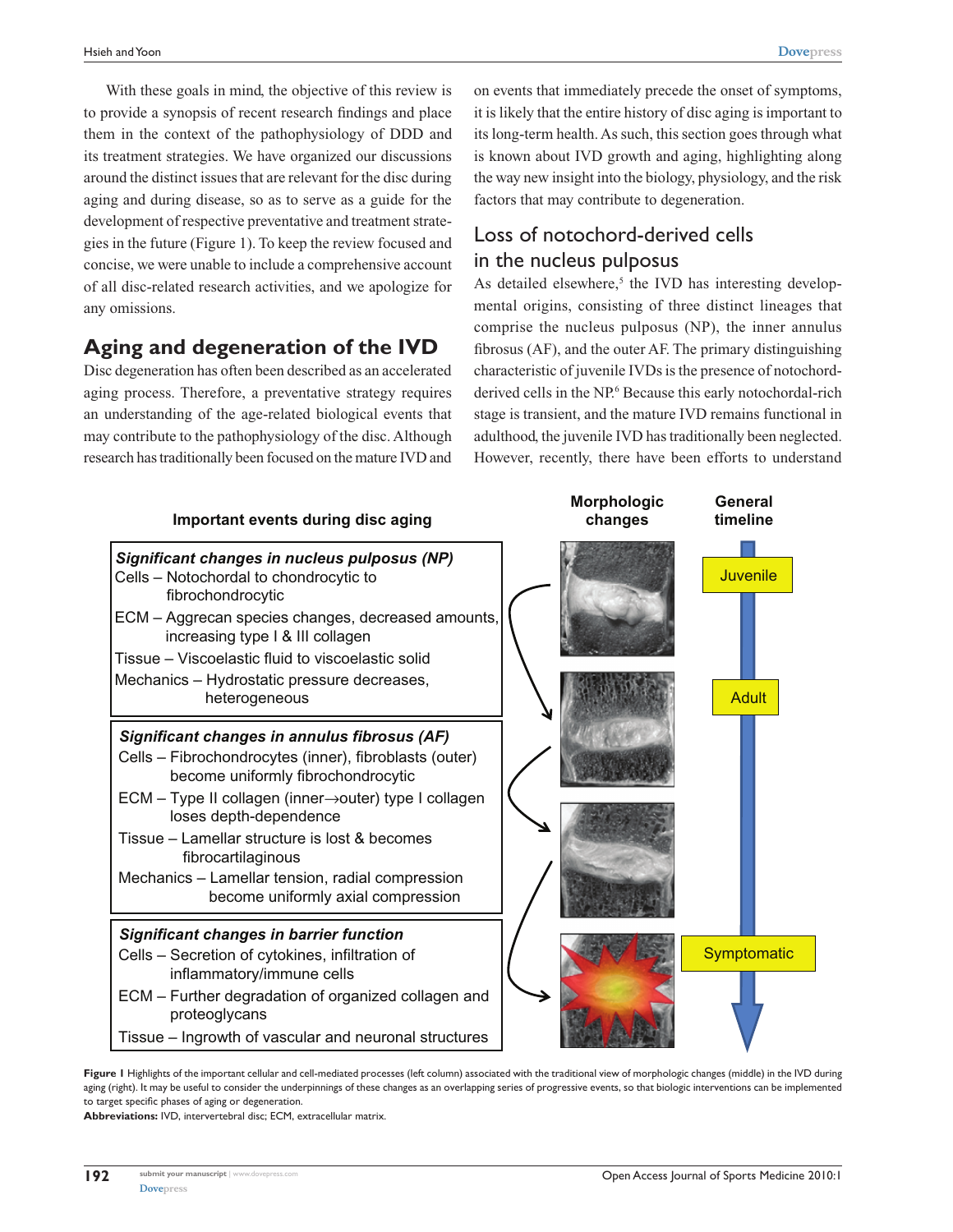notochord-derived cells and the juvenile NP because their unique biochemical or biomechanical characteristics may be significant to the long-term health of the IVD. Moreover, the biology and functional properties of the tissue can serve as a benchmark for regenerative strategies. Thus, although age-related changes in the juvenile IVD may be one step removed from those that occur at the symptomatic stages of DDD, their discussion is pertinent to the progression of events leading to morbidity.

One impetus for the increase in efforts toward understanding notochord-derived cells has been the broad observation that these cells persist in species that do not develop spinal complications, and these discs retain a healthy AF architecture.7 Notably, it has been shown that chondrodystrophoid canine breeds do exhibit loss of notochord-derived cells, whereas other breeds do not.<sup>7,8</sup> Therefore, elucidating that cellular pathophysiology is important for prolonging disc health. Recent studies have demonstrated that these cells are particularly sensitive to their microenvironment in a complex manner. Specifically, it has been shown that notochordderived cell function and viability are strongly influenced by the biochemical milieu, such as pH, osmotic environment, and nutrition, and these effects may also interact with monolayer and hydrogel culture effects.<sup>9-11</sup> Although the precise changes in the cellular microenvironment that occur in vivo are not well defined, these factors may contribute both to the differentiation of highly vacuolated cells into polygonal small chondrocyte-like cells<sup>12</sup> and to the signaling of neighboring chondrocytes or fibrochondrocytes.13 The greater propensity for the small cells to propagate under certain conditions<sup>9,11</sup> and their greater resistance to low nutrient environments may lead to a population shift consistent with the more cartilaginous tissue phenotype observed in animal models of degeneration.<sup>14,15</sup>

Recent reports indicate that there may be remnants of this population in young adult human discs (although not in older ones).16 Thus, although the notochord-derived cells are largely lost in the adult human disc, it may be possible to target these cells for regenerative approaches. This may be important because results from a number of studies suggest that coculture of certain cell populations with notochord-derived cells may have beneficial effects.8,17–20 Towards a practical implementation of restoring notochord-derived cell to the NP, there has recently been an increased effort to identify genes that might confer an important specialized function or serve as "markers" for defining NP cell phenotype. These studies have taken a common approach of comparing notochordal and non-notochordal cells from the NP with cells from the AF and articular cartilage. $21-24$  Although assessment techniques varied from small panels of genes using reverse transcriptase polymerase chain reaction to analysis of transcriptomes and proteomes, a finding common to most studies was that the expression of cytokeratins is higher in NP cells. Immunostaining techniques have demonstrated that the expression of cytokeratins is restricted to notochord-derived cells and becomes visually undetectable in human NP by 35–40 years of age.21,23 On the transcriptional level, expression decreases approximately 10-fold in adulthood to levels similar to AF and cartilage cells, with further decreases with age and degeneration.22,23 However, these population-based measures of expression are difficult to interpret because it is unclear what percentage of cells are expressing cytokeratins.

#### Disruption of the annular lamellae

Although the NP experiences marked changes during the early stages of aging, there are few indications of substantial effects in the AF until adulthood, typically characterized by mucoid degeneration, the presence of clefts and tears, and changes in collagen composition.<sup>6,25</sup> It has been traditionally hypothesized that the driving force behind the initiation of these changes is that the AF's structural function shifts from containment of the NP during loading to direct compression bearing as an axial strut.15,26 However, this may be only part of the story. Recent studies of annular puncture injuries in animal models indicate that degenerative changes can occur even in the absence of significant external loading of the disc. A number of reports have confirmed that needle puncture of caudal discs can lead to morphologic changes,<sup>14,27-30</sup> and the puncture of nonloaded discs in organ culture also stimulates cell death.<sup>31</sup>

This mirrors the results observed with induction of spinal disc puncture injuries,  $32-34$  but in systems that are spared from loads generated by trunk muscle stabilizers. The NP, which is estimated to sustain a resting pressure of 100–200 kPa, places the AF in a state of residual tension stress. As alteration of disc mechanics caused by puncture appears to be necessary and sufficient for inducing degradative changes, $28,31$  depressurization of the NP may be the primary contributing factor. In other scenarios, such as compressive loading, the loss of AF tension causes degeneration, whereas restoration of lost tension preserves annular morphology.35 The dependence on needle injury size $28,36$  suggests that the inflammation associated with injury may play only a minor role.

In addition to the lamellae, one aspect of the AF that had not drawn much attention previously, but which may be important in aging and degeneration, is the region of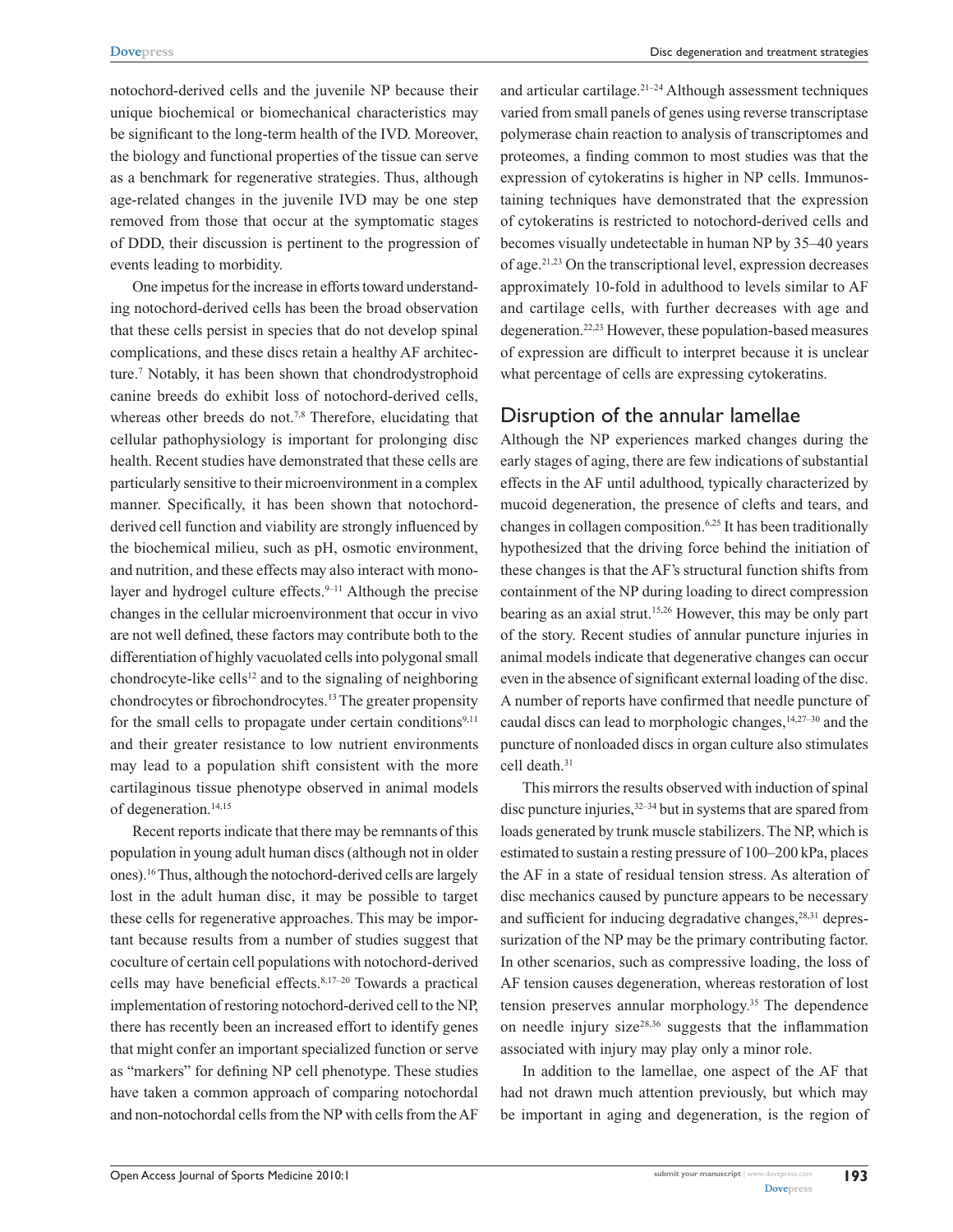tissue between lamellae. The interlamellar matrix of the adult disc is composed primarily of type I collagen fibrils, type IV collagen, elastin, aggrecan, and versican $37-40$  and is populated by cells that appear to be distinct from lamellar fibroblasts and fibrochondrocytes.41–43 Although the precise function of this tissue is not clear, the presence of lubricin in this region and the observed deformation of interlamellar tissue during annular tension suggest an important role in mediating shear stress between successive lamellae.<sup>44,45</sup> In healthy discs, the elastin content and colocalization with microfibrils increase from inner to outer  $AF<sub>1</sub><sup>40</sup>$  mirroring the zonal increases in shear modulus and in-plane anisotropy.46 During degeneration, there is a more dramatic increase in elastin content in the inner AF compared with the outer  $AF^{47}$ which would tend to diminish the zonal variation. Although no direct measurements have been reported, the trends are consistent with the notion that the AF, and indeed the IVD as a whole, becomes more uniform both biomechanically and biologically. Whether these shifts serve as contributory factors in the progression of DDD or represent a manifestation of the degenerative process is currently unclear.

### Degradative changes and nerve ingrowth

A prominent gap in our understanding of DDD is its causal relationship to pain. Once the integrity of the aging or degenerative IVD is sufficiently compromised, complications such as disc herniations or spinal stenosis may develop, leading to pain or dysfunction. But with discogenic back pain, there is no physical impingement of the spinal cord or nerve root. Whether distinctions exist between the pathobiology of symptomatic and asymptomatic degenerative discs is currently unclear. Historically, numerous studies in herniated discs have highlighted contributions from inflammation and enhanced neovascularization around the extruded NP.<sup>48–51</sup> Taking a cue from these studies, recent efforts aimed at understanding the mechanisms of discogenic back pain have focused on similar factors. Thus far, the evidence is circumstantial but potentially important.

The processes leading up to the onset of discogenic back pain appear consistent with inflammation and involve a complex interplay among disc cells, immune cells, and inflammatory cytokines. Because of crosstalk, detangling the nature and implications of these interactions will likely be a significant challenge. Various cytokines have been found to be associated with degenerative discs, but tumor necrosis factor (TNF)- $\alpha$  and interleukin (IL)-1 $\beta$  have garnered the most scrutiny. Based on recent findings, it appears that these two cytokines may have both distinct and overlapping roles in discogenic back pain.

TNF- $\alpha$  has long been suspected to be directly involved. In animal models, it had been shown that application of TNF- $\alpha$  to rat dorsal root ganglia (DRG) results in mechanical allodynia and nerve sensitization,<sup>52–54</sup> which can be exacerbated by DRG compression.55 Disc herniation models support the potential for disc cell-secreted TNF- $\alpha$  to be involved in discogenic back pain. Blockade of TNF- $\alpha$  following the application of autologous NP to DRG has been demonstrated by several groups to improve behavior characteristics and allodynia in rats.<sup>56-58</sup> Notably, in mice, significantly less mechanical allodynia occurred using NP from TNF-knockout mice.<sup>59</sup>

Nerve ingrowth has been postulated as a mechanism that enables disc cell-secreted cytokines to generate pain in the absence of herniation. Painful discs have been found to have greater nerve penetration than nonpainful discs. $60-62$ As reviewed by Freemont, $63$  there may be a strong relationship between the ability for neuron or endothelial cells to migrate into the disc and both the cells and the ECM of the degenerative disc. It is possible that IL-1 $\beta$  and TNF- $\alpha$  may play important roles since they have been found to increase with age and degeneration in human disc tissues. $64-67$  These inflammatory cytokines have recently been shown to upregulate neurotrophin expression,<sup>68</sup> promote vascular endothelial growth factor secretion, $69$  sensitize disc cells for apoptosis, $70$ further increase cytokine production, $7^{1-73}$  and disrupt matrix homeostasis.71,72,74–77

Although the presence of elevated cytokine levels has been confirmed by several groups, the source of the cytokines remains unclear. It has been shown that disc cells are capable of producing various cytokines. In addition, CD68-positive cells have also been identified in degenerative discs, suggesting that monocytes or macrophages may infiltrate and constitute a secondary source of cytokines.67,78 To complicate matters, there have also been reports that NP cells can exhibit a phagocytic phenotype possibly triggered by apoptosis,79,80 but whether this has any short-term and/or long-term implications on cytokine production has not yet been examined. Thus, at this time, we must remain open to the possibility of complex interplay between cytokines that are secreted by disc cells to recruit immune cells and those produced by invading immune cells to stimulate disc cells.

#### **Treatments for DDD**

Current treatments of painful disc degeneration include approaches that range from noninvasive—such as "benign neglect," physical therapy, or symptom control with medication or injection—to outright surgical excision of the disc with or without fusion. These treatments are not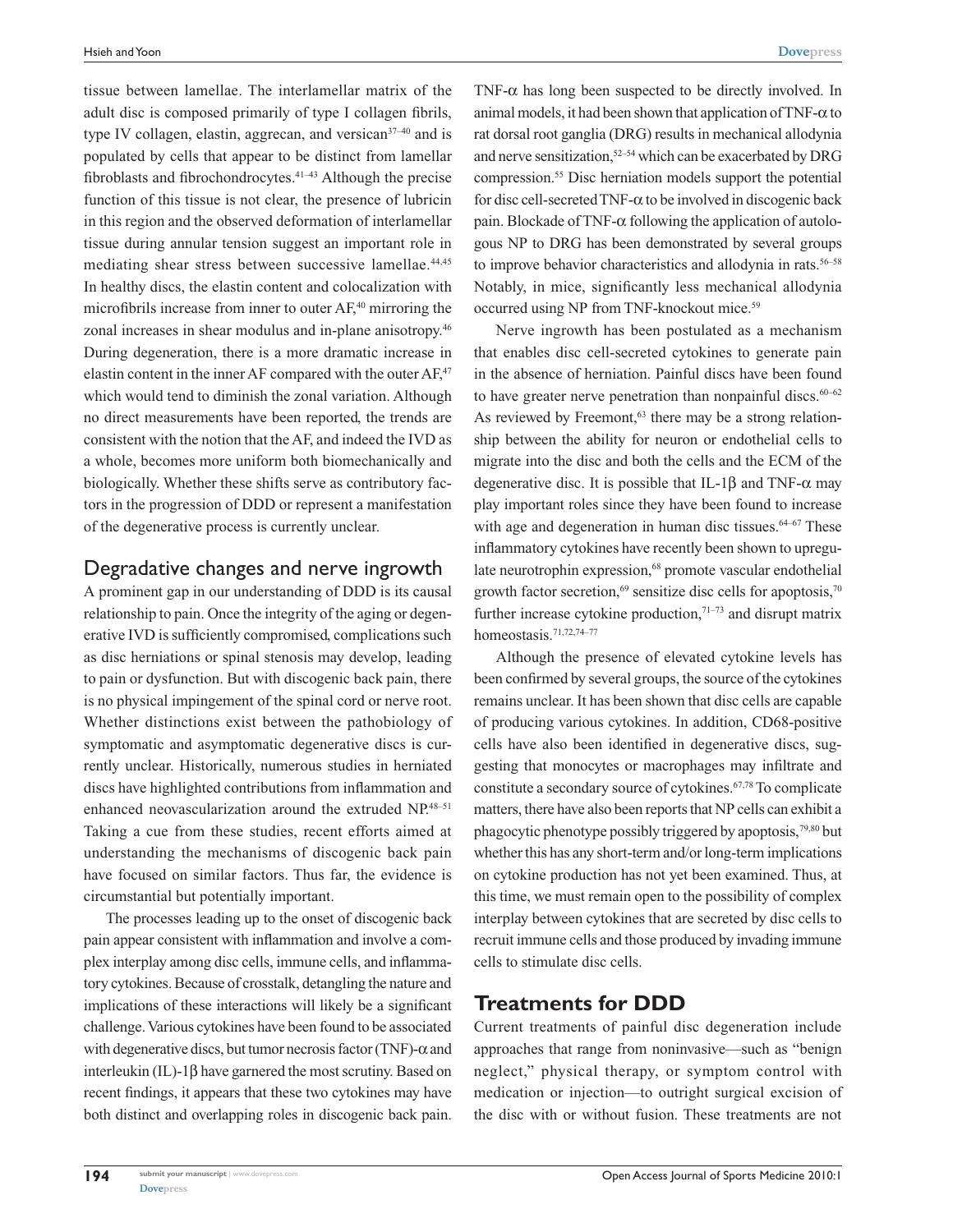capable of improving the underlying degenerative changes, although they have proven to be effective for alleviating symptoms in some patients. The debate over best treatment option for discogenic back pain remains unresolved.81 In a Norwegian randomized clinical trial, Brox et al<sup>82</sup> showed that it is possible for conservative treatments to yield results comparable to instrumented fusion surgery. By introducing a recently developed educational rehabilitation program based on cognitive-behavioral principles, they were able to achieve reduction in Oswestry Disability Index (ODI) v1 and its primary outcome measure from 43.0 to 29.7 and 42.0 to 26.4 in nonsurgical and surgical groups, respectively. This program also improved trunk musculature and muscle strength over the surgical group.<sup>83</sup> Conversely, there is also compelling evidence that surgical interventions can produce significantly better outcomes compared with "usual care" of physical therapy and/or anti-inflammatory drug administration. Notably, the recent Spine Patient Outcomes Research Trial (SPORT) randomized patients to surgical and nonsurgical treatment groups but allowed crossing over from their assigned groups.<sup>84</sup> Through 4 years of follow-up data, intent-to-treat analyses did not yield significant differences in primary outcomes (Short-Form-36, ODI) for degenerative spondylolisthesis and spinal stenosis. However, as-treated analyses indicate that surgical intervention yields significant improvements over conservative treatment.<sup>85,86</sup>

If a patient opts for surgery, the type of treatment intervention then becomes another consideration. Recent data suggest that discectomy with spinal fusion may be associated with disc degeneration in adjacent levels, $87-89$  presumably due to altered biomechanics.<sup>90</sup> Motion-preserving modifications to rigid lumbar fusion, such as dynamic stabilization, have been used, but the questionable benefit and rates of observed failure have also drawn some attention, as reviewed by Kelly et al.<sup>91</sup> Total disc arthroplasty has become more widely used after US Food and Drug Administration (FDA) approval was granted for the CHARITÉ in 2004 and for the ProDisc in 2006. Randomized investigational device exemption trials reported to the FDA indicate that these devices generate no more complications than spinal fusion.<sup>92,93</sup> Moreover, range of motion appears to be better, and patient outcomes are at least in line with fusion.<sup>94-97</sup> Nevertheless, many consider that painful degenerative discs should, whenever possible, be treated with minimally invasive procedures, which preserve much of the IVD intact. The effectiveness of some such procedures, such as ablative techniques that use lasers or radiofrequency energy to decompress discs and alleviate pain, are not supported by the literature. As such, we will

focus the discussion around updated developments in nucleus replacements and molecular therapy.

#### NP replacement

A number of so called "preformed" nucleus replacement technologies have been utilized and have been the subject of focused reviews.98–100 These implants have defined shapes and often involve an insertion state that is smaller than its functional state caused either by swelling upon rehydration or by uncoiling. However, these implants typically require exposure of the IVD that is not insignificant, and biomechanical restoration of the disc and effects on adjacent levels using these technologies have not yet been investigated in great detail. Moreover, a number of recent studies using computational methods have shown that conformity of the NP-filling material to the nucleotomized space is important for transfer of axial stress into an annular circumferential hoop stress and improve stress distribution over the endplate, $101-103$  confirming what had been postulated previously.<sup>104</sup>

As a way to address this limitation present in preformed nucleus implants, there have been several recent efforts to develop injectable materials for nucleus replacement. This area shares a common theme with tissue engineering in that the material must be biocompatible and mechanically robust. These materials could additionally overlap with tissue engineering strategies to support or, perhaps, promote regenerative biological processes, although current efforts have not yet focused on this potential aspect. A number of recent reports have described potential candidates for injectable polymers.<sup>105–110</sup> Thus far, focus has been primarily on materials' characterization to assess their biomechanical similarity with healthy NP tissues, but reports on their ability to restore gross mechanics of the motion segment have yet to be released. One pilot clinical study has been reported with good results.<sup>111</sup>

#### Molecular therapy

One of the major efforts in therapeutic strategies for disc degeneration is in the restoration of the disc's structural morphology. The main thesis has been that by restoring the disc matrix and reversing the appearance of disc degeneration, the symptoms of disc degeneration will be alleviated. Currently, tissue engineering is the most widely pursued area, but molecular therapy (growth factor therapy) is closer to actual clinical use. Some of the earliest research into molecular therapy included the study by Thompson et  $al<sup>112</sup>$  investigating the effects of insulin-like growth factor-1, epidermal growth factor, fibroblast growth factor, and transforming growth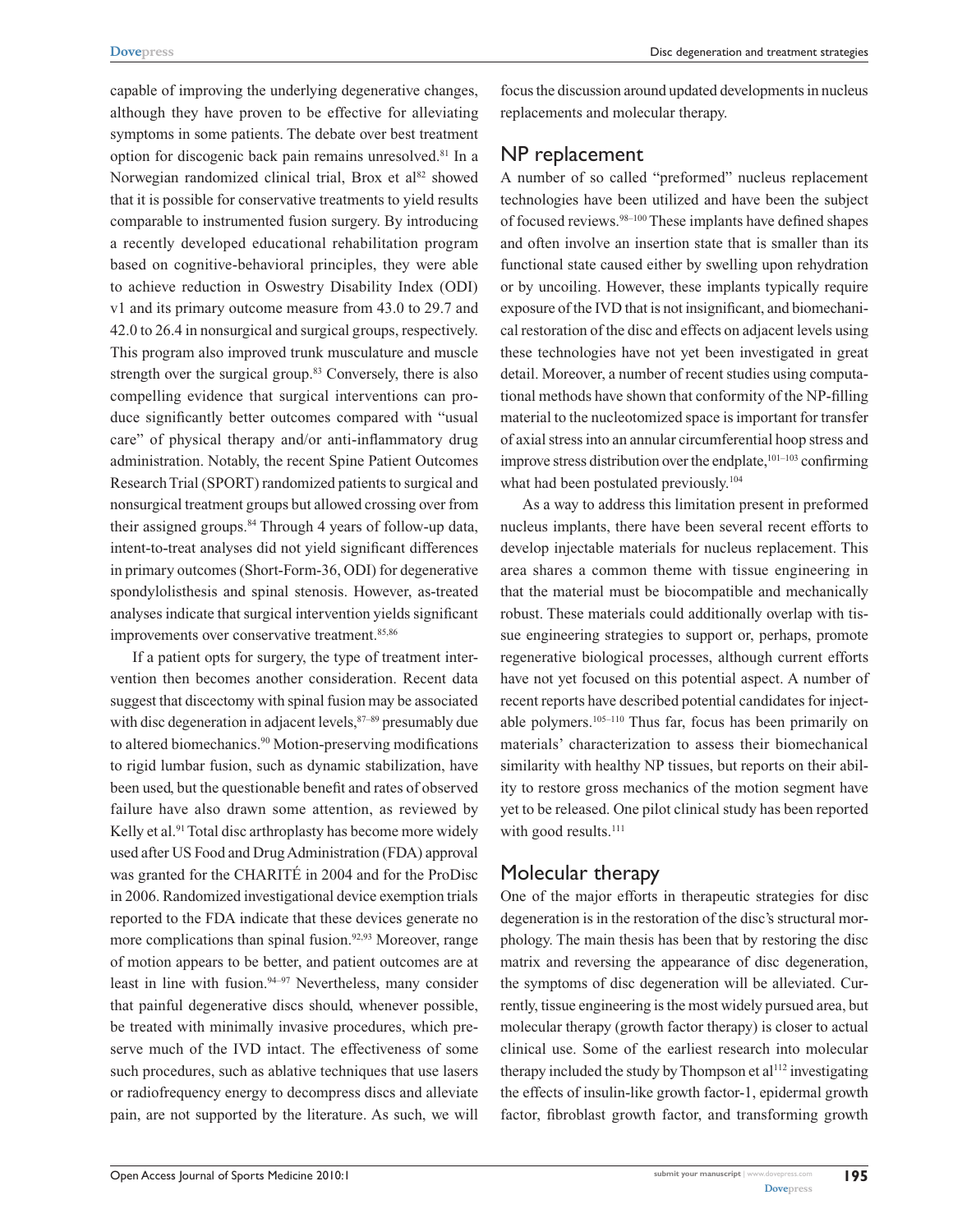factor on matrix synthesis and cell growth. The promitotic effect of growth factors and enhancement of disc matrix production were documented. However, cell mitosis may not be the most desirable characteristic, as the disc is nutritionally limited, and there is some evidence that there is an upper limit on cell density in disc matrix before which cells may not survive.113 The most important parameter to consider may be the ability to increase disc matrix production to balance catabolism or outpace catabolism. Some of the molecules (bone morphogenic protein [BMP]-2, BMP-7, growth differentiation factor [GDF]-5, Lim Mineralization Protein-1, among others) promote a chondrogenic phenotype by disc cells, bone marrow-derived stem cells, and have proven to be highly effective in enhancing disc matrix production.<sup>114-121</sup> When compared with primarily mitogenic molecules, these molecules are more potent stimulators of matrix production on a per cell basis. More recent experiments have moved beyond proof of concept tissue culture experiments to show that molecular therapy can be effective in animal models of disc degeneration.<sup>122–127</sup> This has lead to two different FDA trials (BMP-7 and GDF-5) that are currently ongoing to test whether a single injection of therapeutic molecule can improve disc matrix appearance on magnetic resonance imaging and improve low back pain. Because there is no animal model of discogenic pain, these trials are the first "large animal" study of molecular therapy of disc degeneration. The thesis that disc matrix production will alleviate pain will be first tested in humans. If successful, these studies will be a major breakthrough in spinal care.

#### **Acknowledgments**

The authors would like to thank the National Institutes of Health (AR054051; AHH), the National Science Foundation (CBET-0845754; AHH), the National Institute of Standards and Technology (AHH), and the University of Maryland, College Park for providing funding that supported some of the work mentioned and the preparation of this manuscript.

#### **Disclosure**

The authors report no conflicts of interest in this work.

#### **References**

- 1. *Health, United States, 2007*. Hyattsville, MD: US DHHS, Center for Disease Control, National Center for Health Statistics; 2007.
- 2. Katz JN. Lumbar disc disorders and low-back pain: socioeconomic factors and consequences. *J Bone Joint Surg Am*. 2006;88 Suppl 2:21–24.
- 3. Parker SL, Xu R, McGirt MJ, Witham TF, Long DM, Bydon A. Long-term back pain after a single-level discectomy for radiculopathy: incidence and health care cost analysis. *J Neurosurg Spine*. 2010;12(2):178–182.
- 4. Sherman J, Cauthen J, Schoenberg D, Burns M, Reaven NL, Griffith SL. Economic impact of improving outcomes of lumbar discectomy. *Spine J*. 2010;10(2):108–116.
- 5. Hsieh AH, Twomey JD. Cellular mechanobiology of the intervertebral disc: new directions and approaches. *J Biomech*. 2010;43(1): 137–145.
- 6. Boos N, Weissbach S, Rohrbach H, Weiler C, Spratt KF, Nerlich AG. Classification of age-related changes in lumbar intervertebral discs: 2002 Volvo Award in basic science. *Spine (Phila Pa 1976)*. 2002; 27(23):2631–2644.
- 7. Hunter CJ, Matyas JR, Duncan NA. Cytomorphology of notochordal and chondrocytic cells from the nucleus pulposus: a species comparison. *J Anat*. 2004;205(5):357–362.
- 8. Cappello R, Bird JL, Pfeiffer D, Bayliss MT, Dudhia J. Notochordal cell produce and assemble extracellular matrix in a distinct manner, which may be responsible for the maintenance of healthy nucleus pulposus. *Spine (Phila Pa 1976)*. 2006;31(8):873–882; discussion 883.
- 9. Guehring T, Wilde G, Sumner M, et al. Notochordal intervertebral disc cells: sensitivity to nutrient deprivation. *Arthritis Rheum*. 2009; 60(4):1026–1034.
- 10. Hunter CJ, Bianchi S, Cheng P, Muldrew K. Osmoregulatory function of large vacuoles found in notochordal cells of the intervertebral disc running title: an osmoregulatory vacuole. *Mol Cell Biomech*. 2007;4(4):227–237.
- 11. Rastogi A, Thakore P, Leung A, et al. Environmental regulation of notochordal gene expression in nucleus pulposus cells. *J Cell Physiol*. 2009;220(3):698–705.
- 12. Kim JH, Deasy BM, Seo HY, et al. Differentiation of intervertebral notochordal cells through live automated cell imaging system in vitro. *Spine (Phila Pa 1976)*. 2009;34(23):2486–2493.
- 13. Kim KW, Ha KY, Lee JS, et al. Notochordal cells stimulate migration of cartilage end plate chondrocytes of the intervertebral disc in in vitro cell migration assays. *Spine J*. 2009;9(4):323–329.
- 14. Yang F, Leung VY, Luk KD, Chan D, Cheung KM. Injury-induced sequential transformation of notochordal nucleus pulposus to chondrogenic and fibrocartilaginous phenotype in the mouse. *J Pathol*. 2009;218(1):113–121.
- 15. Lotz JC, Colliou OK, Chin JR, Duncan NA, Liebenberg E. Compressioninduced degeneration of the intervertebral disc: an in vivo mouse model and finite-element study. *Spine (Phila Pa 1976)*. 1998;23(23): 2493–2506.
- 16. Weiler C, Nerlich AG, Schaaf R, Bachmeier BE, Wuertz K, Boos N. Immunohistochemical identification of notochordal markers in cells in the aging human lumbar intervertebral disc. *Eur Spine J*. 2010 Apr 7. epub
- 17. Aguiar DJ, Johnson SL, Oegema TR. Notochordal cells interact with nucleus pulposus cells: regulation of proteoglycan synthesis. *Exp Cell Res*. 1999;246(1):129–137.
- 18. Boyd LM, Chen J, Kraus VB, Setton LA. Conditioned medium differentially regulates matrix protein gene expression in cells of the intervertebral disc. *Spine (Phila Pa 1976)*. 2004;29(20):2217–2222.
- 19. Erwin WM, Ashman K, O'Donnel P, Inman RD. Nucleus pulposus notochord cells secrete connective tissue growth factor and up-regulate proteoglycan expression by intervertebral disc chondrocytes. *Arthritis Rheum*. 2006;54(12):3859–3867.
- 20. Erwin WM, Inman RD. Notochord cells regulate intervertebral disc chondrocyte proteoglycan production and cell proliferation. *Spine (Phila Pa 1976)*. 2006;31(10):1094–1099.
- 21. Gilson A, Dreger M, Urban JP. Differential expression levels of cytokeratin 8 in cells of the bovine nucleus pulposus complicates the search for specific intervertebral disc cell markers. *Arthritis Res Ther*. 2010;12(1):R24.
- 22. Minogue BM, Richardson SM, Zeef LA, Freemont AJ, Hoyland JA. Transcriptional profiling of bovine intervertebral disc cells: implications for identification of normal and degenerate human intervertebral disc cell phenotypes. *Arthritis Res Ther*. 2010;12(1):R22.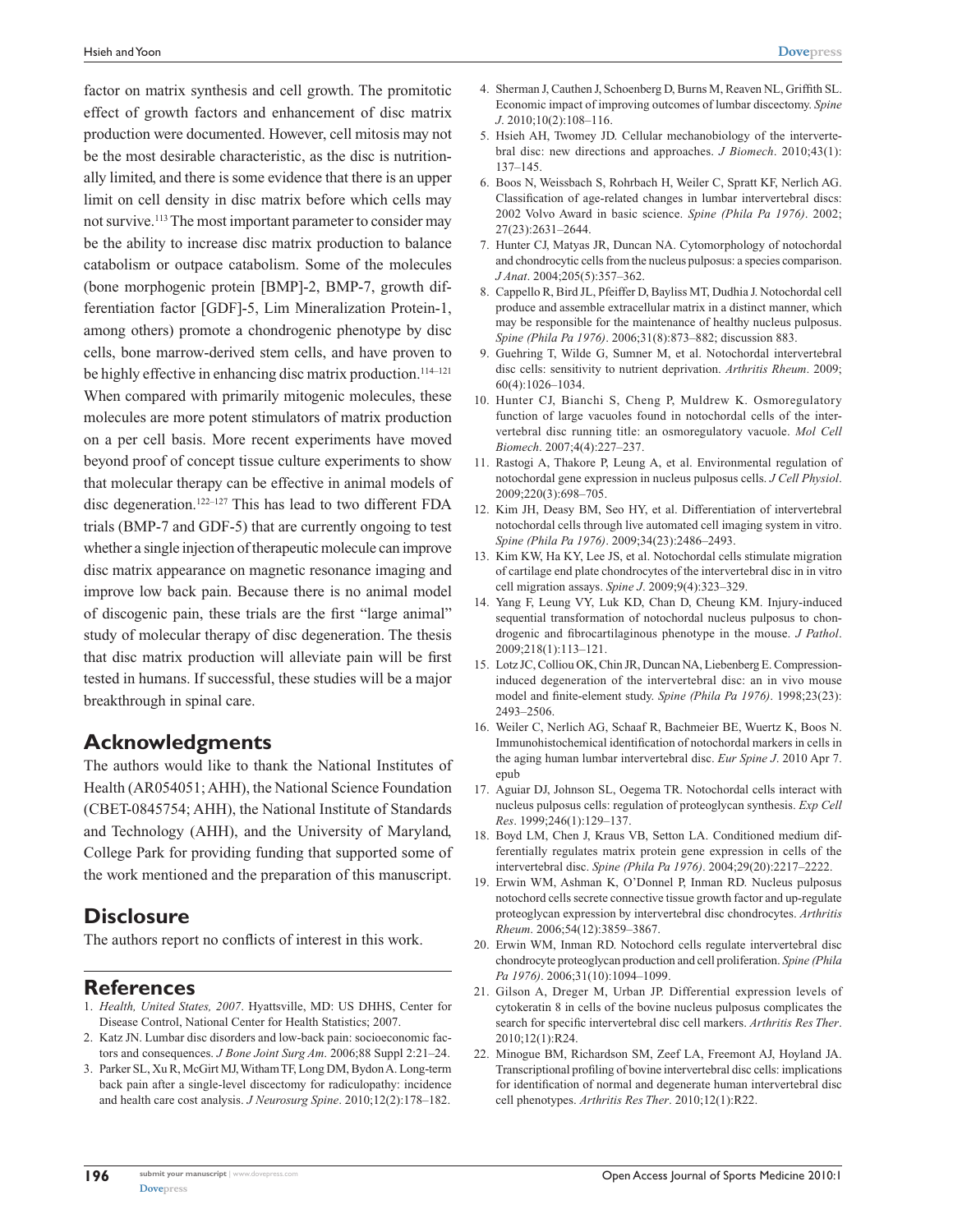- 23. Rutges J, Creemers LB, Dhert W, et al. Variations in gene and protein expression in human nucleus pulposus in comparison with annulus fibrosus and cartilage cells: potential associations with aging and degeneration. *Osteoarthritis Cartilage*. 2010;18(3): 416–423.
- 24. Chen J, Yan W, Setton LA. Molecular phenotypes of notochordal cells purified from immature nucleus pulposus. *Eur Spine J*. 2006;15 Suppl 15:303–311.
- 25. Nerlich AG, Boos N, Wiest I, Aebi M. Immunolocalization of major interstitial collagen types in human lumbar intervertebral discs of various ages. *Virchows Arch*. 1998;432(1):67–76.
- 26. Adams MA, McMillan DW, Green TP, Dolan P. Sustained loading generates stress concentrations in lumbar intervertebral discs. *Spine (Phila Pa 1976)*. 1996;21(4):434–438.
- 27. Han B, Zhu K, Li FC, et al. A simple disc degeneration model induced by percutaneous needle puncture in the rat tail. *Spine (Phila Pa 1976)*. 2008;33(18):1925–1934.
- 28. Hsieh AH, Hwang D, Ryan DA, Freeman AK, Kim H. Degenerative anular changes induced by puncture are associated with insufficiency of disc biomechanical function. *Spine (Phila Pa 1976)*. 2009; 34(10):998–1005.
- 29. Zhang H, La Marca F, Hollister SJ, Goldstein SA, Lin CY. Developing consistently reproducible intervertebral disc degeneration at rat caudal spine by using needle puncture. *J Neurosurg Spine*. 2009;10(6):522–530.
- 30. Zhang KB, Zheng ZM, Liu H, Liu XG. The effects of punctured nucleus pulposus on lumbar radicular pain in rats: a behavioral and immunohistochemical study. *J Neurosurg Spine*. 2009;11(4):492–500.
- 31. Korecki CL, Costi JJ, Iatridis JC. Needle puncture injury affects intervertebral disc mechanics and biology in an organ culture model. *Spine (Phila Pa 1976)*. 2008;33(3):235–241.
- 32. Kim KS, Yoon ST, Li J, Park JS, Hutton WC. Disc degeneration in the rabbit: a biochemical and radiological comparison between four disc injury models. *Spine (Phila Pa 1976)*. 2005;30(1):33–37.
- 33. Masuda K, Aota Y, Muehleman C, et al. A novel rabbit model of mild, reproducible disc degeneration by an anulus needle puncture: correlation between the degree of disc injury and radiological and histological appearances of disc degeneration. *Spine (Phila Pa 1976)*. 2005;30(1):5–14.
- 34. Sobajima S, Kompel JF, Kim JS, et al. A slowly progressive and reproducible animal model of intervertebral disc degeneration characterized by MRI, X-ray, histology. *Spine (Phila Pa 1976)*. 2005;30(1):15–24.
- 35. Lotz JC, Hadi T, Bratton C, Reiser KM, Hsieh AH. Anulus fibrosus tension inhibits degenerative structural changes in lamellar collagen. *Eur Spine J*. 2008;17(9):1149–1159.
- 36. Elliott DM, Yerramalli CS, Beckstein JC, Boxberger JI, Johannessen W, Vresilovic EJ. The effect of relative needle diameter in puncture and sham injection animal models of degeneration. *Spine (Phila Pa 1976)*. 2008;33(6):588–596.
- 37. Melrose J, Smith SM, Appleyard RC, Little CB. Aggrecan, versican and type VI collagen are components of annular translamellar crossbridges in the intervertebral disc. *Eur Spine J*. 2008;17(2):314–324.
- 38. Ortolani F, Raspanti M, Franchi M, Marchini M. Localization of different alcian blue-proteoglycan particles in the intervertebral disc. *Basic Appl Histochem*. 1988;32(4):443–453.
- 39. Yu J. Elastic tissues of the intervertebral disc. *Biochem Soc Trans*. 2002;30(6):848–852.
- 40. Yu J, Tirlapur U, Fairbank J, et al. Microfibrils, elastin fibres and collagen fibres in the human intervertebral disc and bovine tail disc. *J Anat*. 2007;210(4):460–471.
- 41. Bruehlmann SB, Rattner JB, Matyas JR, Duncan NA. Regional variations in the cellular matrix of the annulus fibrosus of the intervertebral disc. *J Anat*. 2002;201(2):159–171.
- 42. Errington RJ, Puustjarvi K, White IR, Roberts S, Urban JP. Characterisation of cytoplasm-filled processes in cells of the intervertebral disc. *J Anat*. 1998;192(Pt 3):369–378.
- 43. Hastreiter D, Ozuna RM, Spector M. Regional variations in certain cellular characteristics in human lumbar intervertebral discs, including the presence of alpha- smooth muscle actin. *J Orthop Res*. 2001;19(4): 597–604.
- 44. Pezowicz CA, Robertson PA, Broom ND. The structural basis of interlamellar cohesion in the intervertebral disc wall. *J Anat*. 2006;208(3): 317–330.
- 45. Shine KM, Spector M. The presence and distribution of lubricin in the caprine intervertebral disc. *J Orthop Res*. 2008;26(10):1398–1406.
- 46. Fujita Y, Wagner DR, Biviji AA, Duncan NA, Lotz JC. Anisotropic shear behavior of the annulus fibrosus: effect of harvest site and tissue prestrain. *Med Eng Phys*. 2000;22(5):349–357.
- 47. Cloyd JM, Elliott DM. Elastin content correlates with human disc degeneration in the anulus fibrosus and nucleus pulposus. *Spine (Phila Pa 1976)*. 2007;32(17):1826–1831.
- 48. Carreon LY, Ito T, Yamada M, Uchiyama S, Takahashi HE. Neovascularization induced by anulus and its inhibition by cartilage endplate. Its role in disc absorption. *Spine (Phila Pa 1976)*. 1997;22(13):1429–1434; discussion 1446–1427.
- 49. Doita M, Kanatani T, Harada T, Mizuno K. Immunohistologic study of the ruptured intervertebral disc of the lumbar spine. *Spine (Phila Pa 1976)*. 1996;21(2):235–241.
- 50. Kawaguchi S, Yamashita T, Yokogushi K, Murakami T, Ohwada O, Sato N. Immunophenotypic analysis of the inflammatory infiltrates in herniated intervertebral discs. *Spine (Phila Pa 1976)*. 2001;26(11): 1209–1214.
- 51. Koike Y, Uzuki M, Kokubun S, Sawai T. Angiogenesis and inflammatory cell infiltration in lumbar disc herniation. *Spine (Phila Pa 1976)*. 2003;28(17):1928–1933.
- 52. Ozaktay AC, Cavanaugh JM, Asik I, DeLeo JA, Weinstein JN. Dorsal root sensitivity to interleukin-1 beta, interleukin-6 and tumor necrosis factor in rats. *Eur Spine J*. 2002;11(5):467–475.
- 53. Ozaktay AC, Kallakuri S, Takebayashi T, et al. Effects of interleukin-1 beta, interleukin-6, and tumor necrosis factor on sensitivity of dorsal root ganglion and peripheral receptive fields in rats. *Eur Spine J*. 2006; 15(10):1529–1537.
- 54. Murata Y, Onda A, Rydevik B, Takahashi I, Takahashi K, Olmarker K. Changes in pain behavior and histologic changes caused by application of tumor necrosis factor-alpha to the dorsal root ganglion in rats. *Spine (Phila Pa 1976)*. 2006;31(5):530–535.
- 55. Liu B, Li H, Brull SJ, Zhang JM. Increased sensitivity of sensory neurons to tumor necrosis factor alpha in rats with chronic compression of the lumbar ganglia. *J Neurophysiol*. 2002;88(3): 1393–1399.
- 56. Shamji MF, Allen KD, So S, et al. Gait abnormalities and inflammatory cytokines in an autologous nucleus pulposus model of radiculopathy. *Spine (Phila Pa 1976)*. 2009;34(7):648–654.
- 57. Norimoto M, Ohtori S, Yamashita M, et al. Direct application of the TNF-alpha inhibitor, etanercept, does not affect CGRP expression and phenotypic change of DRG neurons following application of nucleus pulposus onto injured sciatic nerves in rats. *Spine (Phila Pa 1976)*. 2008;33(22):2403–2408.
- 58. Olmarker K, Nutu M, Storkson R. Changes in spontaneous behavior in rats exposed to experimental disc herniation are blocked by selective TNF-alpha inhibition. *Spine (Phila Pa 1976)*. 2003;28(15):1635–1641; discussion 1642.
- 59. Yamashita M, Ohtori S, Koshi T, et al. Tumor necrosis factor-alpha in the nucleus pulposus mediates radicular pain, but not increase of inflammatory peptide, associated with nerve damage in mice. *Spine (Phila Pa 1976)*. 2008;33(17):1836–1842.
- 60. Freemont AJ, Peacock TE, Goupille P, Hoyland JA, O'Brien J, Jayson MI. Nerve ingrowth into diseased intervertebral disc in chronic back pain. *Lancet*. 1997;350(9072):178–181.
- 61. Peng B, Wu W, Hou S, Li P, Zhang C, Yang Y. The pathogenesis of discogenic low back pain. *J Bone Joint Surg Br*. 2005;87(1): 62–67.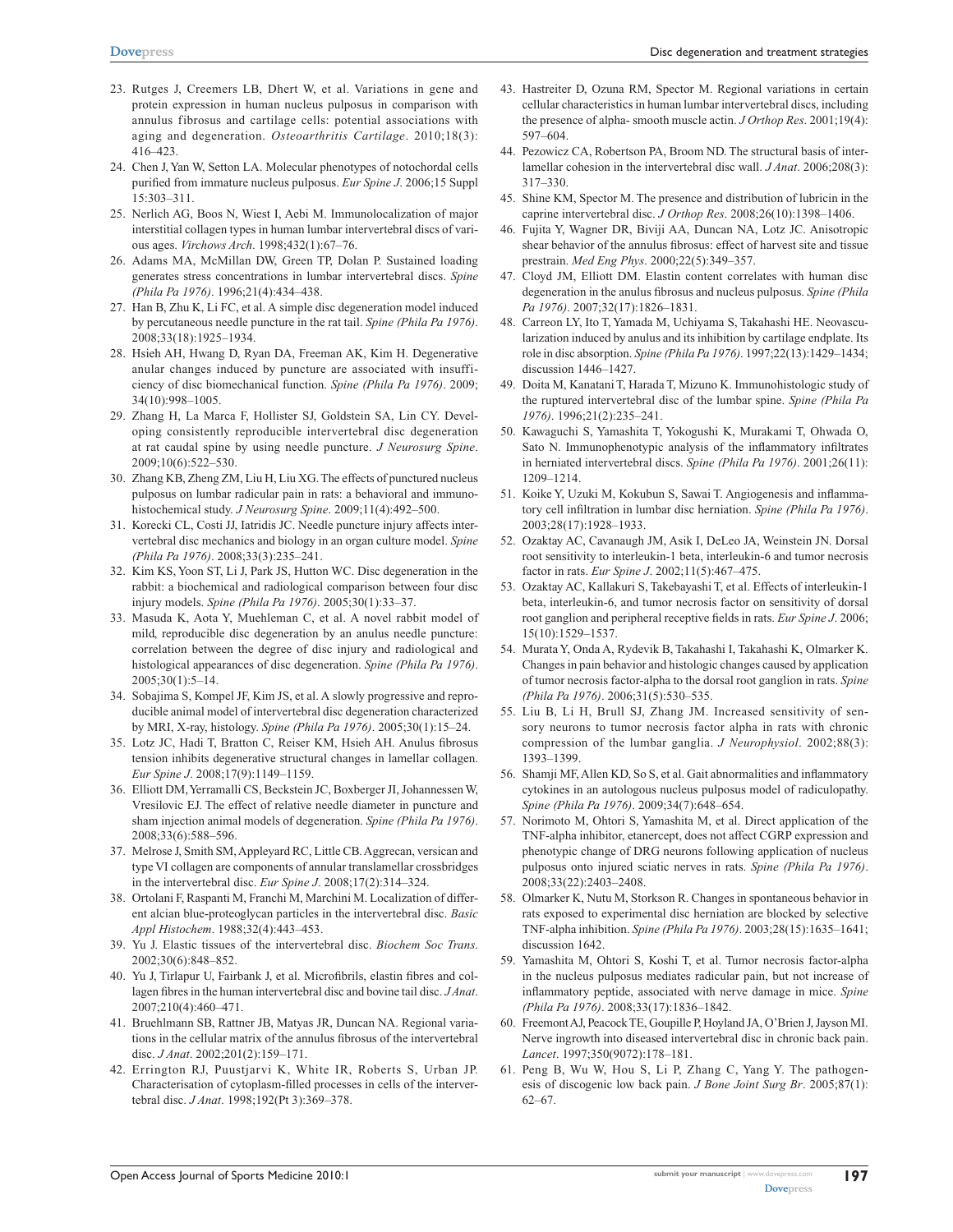- 62. Coppes MH, Marani E, Thomeer RT, Groen GJ. Innervation of "painful" lumbar discs. *Spine (Phila Pa 1976)*. 1997;22(20):2342–2349; discussion 2349–2350.
- 63. Freemont AJ. The cellular pathobiology of the degenerate intervertebral disc and discogenic back pain. *Rheumatology (Oxford)* 2009; 48(1):5–10.
- 64. Le Maitre CL, Hoyland JA, Freemont AJ. Catabolic cytokine expression in degenerate and herniated human intervertebral discs: IL-1beta and TNFalpha expression profile. *Arthritis Res Ther*. 2007;9(4):R77.
- 65. Bachmeier BE, Nerlich AG, Weiler C, Paesold G, Jochum M, Boos N. Analysis of tissue distribution of TNF-alpha, TNF-alpha-receptors, the activating TNF-alpha-converting enzyme suggests activation of the TNF-alpha system in the aging intervertebral disc. *Ann N Y Acad Sci*. 2007;1096:44–54.
- 66. Lee S, Moon CS, Sul D, et al. Comparison of growth factor and cytokine expression in patients with degenerated disc disease and herniated nucleus pulposus. *Clin Biochem*. 2009;42(15):1504–1511.
- 67. Kokubo Y, Uchida K, Kobayashi S, et al. Herniated and spondylotic intervertebral discs of the human cervical spine: histological and immunohistological findings in 500 en bloc surgical samples. Laboratory investigation. *J Neurosurg Spine*. 2008;9(3):285–295.
- 68. Abe Y, Akeda K, An HS, et al. Proinflammatory cytokines stimulate the expression of nerve growth factor by human intervertebral disc cells. *Spine (Phila Pa 1976)*. 2007;32(6):635–642.
- 69. Ohba T, Haro H, Ando T, et al. TNF-alpha-induced NF-kappaB signaling reverses age-related declines in VEGF induction and angiogenic activity in intervertebral disc tissues. *J Orthop Res*. 2009;27(2): 229–235.
- 70. Zhao CQ, Liu D, Li H, Jiang LS, Dai LY. Interleukin-1beta enhances the effect of serum deprivation on rat annular cell apoptosis. *Apoptosis*. 2007;12(12):2155–2161.
- 71. Millward-Sadler SJ, Costello PW, Freemont AJ, Hoyland JA. Regulation of catabolic gene expression in normal and degenerate human intervertebral disc cells: implications for the pathogenesis of intervertebral disc degeneration. *Arthritis Res Ther*. 2009;11(3):R65.
- 72. Studer RK, Aboka AM, Gilbertson LG, et al. p38 MAPK inhibition in nucleus pulposus cells: a potential target for treating intervertebral disc degeneration. *Spine (Phila Pa 1976)*. 2007;32(25): 2827–2833.
- 73. Yoshida M, Nakamura T, Kikuchi T, Takagi K, Matsukawa A. Expression of monocyte chemoattractant protein-1 in primary cultures of rabbit intervertebral disc cells. *J Orthop Res*. 2002;20(6): 1298–1304.
- 74. Yoshida T, Park JS, Yokosuka K, et al. Up-regulation in receptor for advanced glycation end-products in inflammatory circumstances in bovine coccygeal intervertebral disc specimens in vitro. *Spine (Phila Pa 1976)*. 2009;34(15):1544–1548.
- 75. Seguin CA, Pilliar RM, Madri JA, Kandel RA. TNF-alpha induces MMP2 gelatinase activity and MT1-MMP expression in an in vitro model of nucleus pulposus tissue degeneration. *Spine (Phila Pa 1976)*. 2008;33(4):356–365.
- 76. Le Maitre CL, Pockert A, Buttle DJ, Freemont AJ, Hoyland JA. Matrix synthesis and degradation in human intervertebral disc degeneration. *Biochem Soc Trans*. 2007;35(Pt 4):652–655.
- 77. Le Maitre CL, Hoyland JA, Freemont AJ. Interleukin-1 receptor antagonist delivered directly and by gene therapy inhibits matrix degradation in the intact degenerate human intervertebral disc: an in situ zymographic and gene therapy study. *Arthritis Res Ther*. 2007;C9(4):R83.
- 78. Shamji MF, Setton LA, Jarvis W, et al. Pro-inflammatory cytokine expression profile in degenerative and herniated human intervertebral disc tissues. *Arthritis Rheum*. 2010;62(7):1974–982.
- 79. Nerlich AG, Weiler C, Zipperer J, Narozny M, Boos N. Immunolocalization of phagocytic cells in normal and degenerated intervertebral discs. *Spine (Phila Pa 1976)*. 2002;27(22):2484–2490.
- 80. Jones P, Gardner L, Menage J, Williams GT, Roberts S. Intervertebral disc cells as competent phagocytes in vitro: implications for cell death in disc degeneration. *Arthritis Res Ther*. 2008;10(4):R86.
- 81. Hanley EN Jr, Herkowitz HN, Kirkpatrick JS, Wang JC, Chen MN, Kang JD. Debating the value of spine surgery. *J Bone Joint Surg Am*. 2010;92(5):1293–1304.
- 82. Brox JI, Sorensen R, Friis A, et al. Randomized clinical trial of lumbar instrumented fusion and cognitive intervention and exercises in patients with chronic low back pain and disc degeneration. *Spine (Phila Pa 1976)*. 2003;28(17):1913–1921.
- 83. Keller A, Brox JI, Gunderson R, Holm I, Friis A, Reikeras O. Trunk muscle strength, cross-sectional area, and density in patients with chronic low back pain randomized to lumbar fusion or cognitive intervention and exercises. *Spine (Phila Pa 1976)*. 2004;29(1):3–8.
- 84. Birkmeyer NJ, Weinstein JN, Tosteson AN, et al. Design of the Spine Patient outcomes Research Trial (SPORT). *Spine (Phila Pa 1976)*. 2002;27(12):1361–1372.
- 85. Weinstein JN, Lurie JD, Tosteson TD, et al. Surgical compared with nonoperative treatment for lumbar degenerative spondylolisthesis. Four-year results in the Spine Patient Outcomes Research Trial (SPORT) randomized and observational cohorts. *J Bone Joint Surg Am*. 2009;91(6):1295–1304.
- 86. Weinstein JN, Tosteson TD, Lurie JD, et al. Surgical versus nonoperative treatment for lumbar spinal stenosis four-year results of the Spine Patient Outcomes Research Trial. *Spine (Phila Pa 1976)*. 35(14): 1329–1338.
- 87. Ekman P, Moller H, Shalabi A, Yu YX, Hedlund R. A prospective randomised study on the long-term effect of lumbar fusion on adjacent disc degeneration. *Eur Spine J*. 2009;18(8):1175–1186.
- 88. Kumar A, Beastall J, Hughes J, et al. Disc changes in the bridged and adjacent segments after Dynesys dynamic stabilization system after two years. *Spine (Phila Pa 1976)*. 2008;33(26):2909–2914.
- 89. Ghiselli G, Wang JC, Bhatia NN, Hsu WK, Dawson EG. Adjacent segment degeneration in the lumbar spine. *J Bone Joint Surg Am*. 2004;86-A(7):1497–1503.
- 90. Auerbach JD, Jones KJ, Milby AH, Anakwenze OA, Balderston RA. Segmental contribution toward total lumbar range of motion in disc replacement and fusions: a comparison of operative and adjacent levels. *Spine (Phila Pa 1976)* 2009;34(23):2510–2517.
- 91. Kelly MP, Mok JM, Berven S. Dynamic constructs for spinal fusion: an evidence-based review. *Orthop Clin North Am*. 2010;41(2): 203–215.
- 92. Synthes Spine. *Summary of safety and effectiveness data: ProDisc-L total disc replacement*. PMA# P050010. White Oak, MD: FDA; 2006.
- 93. Depuy Spine, Inc. Summary of safety and effectiveness data: CHARITÉ artificial disc. PMA# P040006. FDA, 2004.
- 94. Guyer RD, McAfee PC, Banco RJ, et al. Prospective, randomized, multicenter Food and Drug Administration investigational device exemption study of lumbar total disc replacement with the CHARITE artificial disc versus lumbar fusion: five-year follow-up. *Spine J*. 2009; 9(5):374–386.
- 95. Fairbank J. Re: Zigler J, Delamarter R, Spivak J, et al. Results of the prospective, randomized, multicenter Food and Drug Administration investigational device exemption study of the ProDisc-L total disc replacement versus circumferential fusion for the treatment of 1-level degenerative disc disease. Spine 2007;32:1155–1162. *Spine (Phila Pa 1976)* 2007;32(25):2929–2930; author reply 2930–2931.
- 96. Zigler J, Delamarter R, Spivak JM, et al. Results of the prospective, randomized, multicenter Food and Drug Administration investigational device exemption study of the ProDisc-L total disc replacement versus circumferential fusion for the treatment of 1-level degenerative disc disease. *Spine (Phila Pa 1976)*. 2007;32(11):1155–1162; discussion 1163.
- 97. Zigler JE. Lumbar spine arthroplasty using the ProDisc II. *Spine J*. 2004;4(6 Suppl):260S–267S.
- 98. Goins ML, Wimberley DW, Yuan PS, Fitzhenry LN, Vaccaro AR. Nucleus pulposus replacement: an emerging technology. *Spine J*. 2005;5(6 Suppl):317S–324S.
- 99. Di Martino A, Vaccaro AR, Lee JY, Denaro V, Lim MR. Nucleus pulposus replacement: basic science and indications for clinical use. *Spine (Phila Pa 1976)*. 2005;30(16 Suppl):S16–S22.